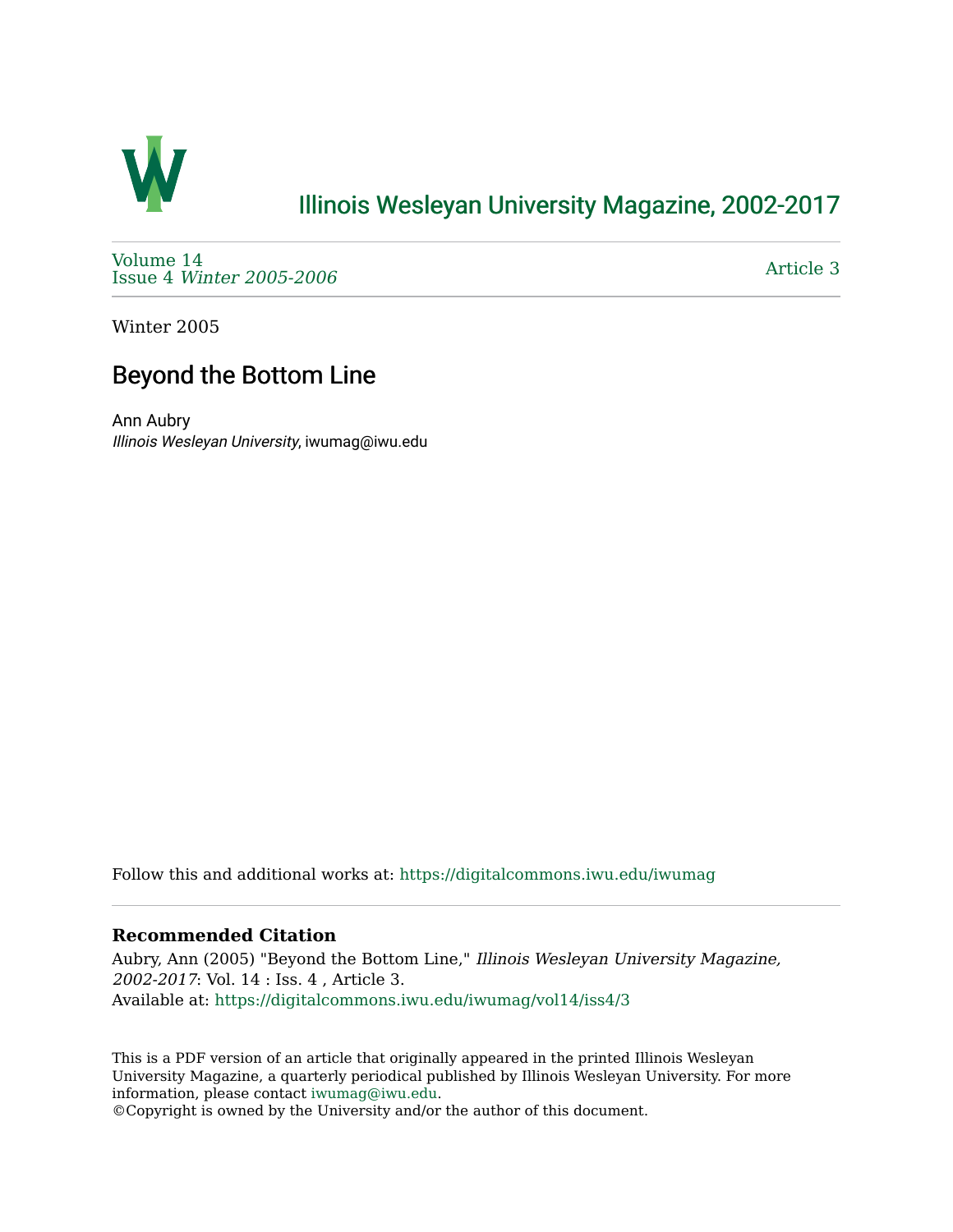### Beyond the Bottom Line

**Illinois Wesleyan business professors prepare their students for ethical dilemmas they may confront as corporate professionals.** 

### **Story by Ann Aubry**

#### *Our question today on* **Who Wants to Be a Millionaire** *... Explain the phrase: "Greed works."*

A) A colloquial interpretation of economist Adam Smith's "invisible hand" theory, describing capitalism;

B) A rationale behind high-profile corporate scandals of the last decade;

C) A line of monologue spoken by Michael Douglas in the 1987 movie Wall Street, following the more famous, "Greed, for lack of a better word, is good";

D) A concept that business administration faculty at Illinois Wesleyan University seek to dispel as they help students evaluate their ethical foundations and prepare for the career world;

E) All of the above.

As Illinois Wesleyan business professors raise the issue of ethics in their classrooms, they don't necessarily need textbook case studies. They can bring in the business section of any major newspaper and be guaranteed to find multiple articles revolving around an ethical issue.

In a climate where former WorldCom CEO Bernie Ebbers was sentenced to a stunning 25 years in prison for accounting fraud and former Enron employees collectively lost millions in retirement funds when the company's fraudulent schemes collapsed, society is clamoring for a renewed sense of ethics in the way businesses are run.

Attempting to legislate against future Enrons or WorldComs, Congress passed the Sarbanes-Oxley Act in 2002. Among its provisions, this act requires businesses to implement internal auditing controls that prevent or detect inaccurate bookkeeping.

Such societal and legislative demands can't be overlooked when preparing future business professionals for their careers. The University has adjusted its curriculum by adding an accounting systems course that addresses the ramifications of Sarbanes-Oxley. But how does one — can one even — instruct a person in ethics?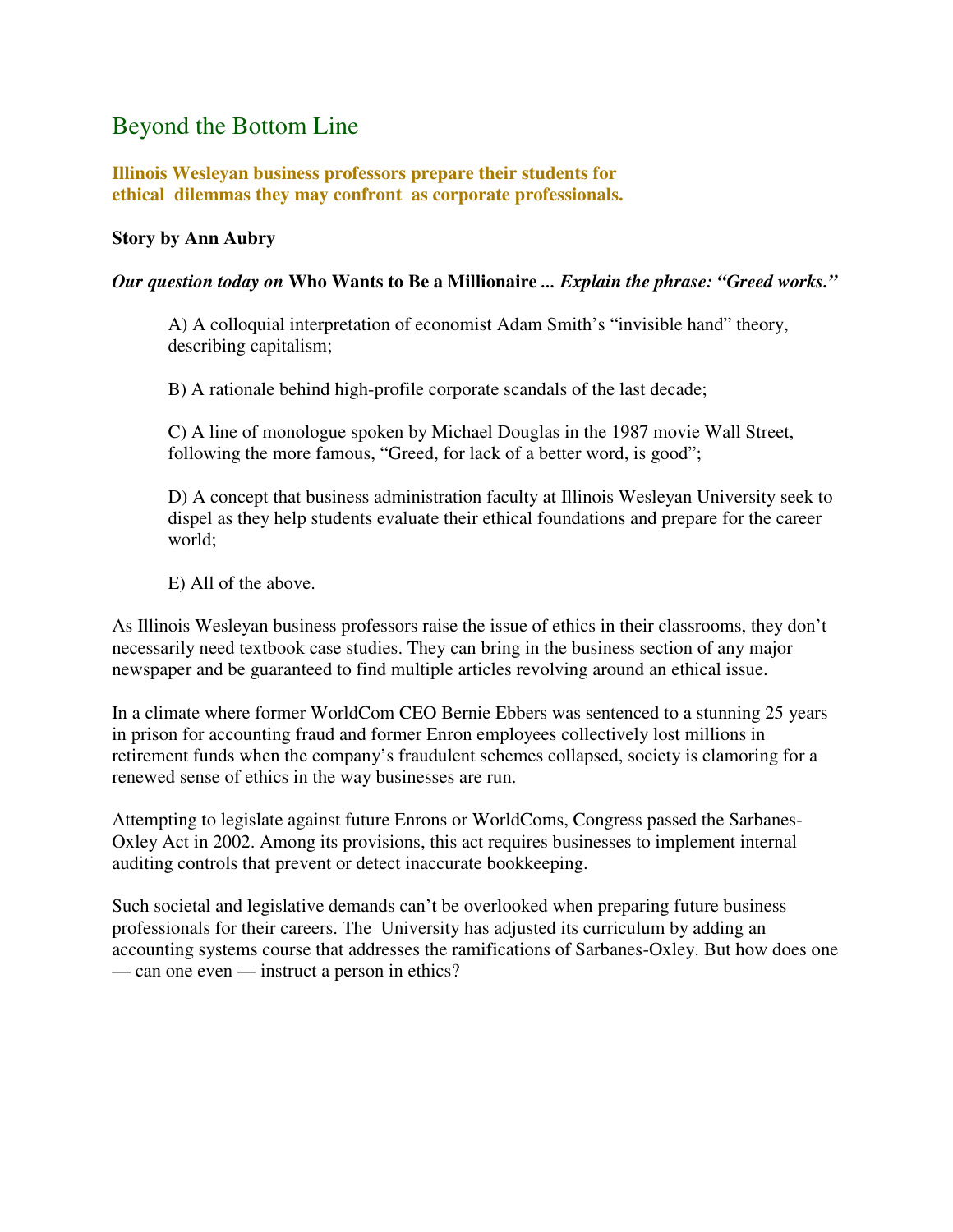

Associate Professor David Willis teaches a May Term course on accounting fraud. One of the most glaring recent examples of such fraud involved former WorldCom executive Bernie Ebbers, shown above after being taken into custody. (Photo by Marc Featherly)

As more than 20 percent of the Illinois Wesleyan student body carries a major within the business administration department, it's an important question. Is the requirement of a course dedicated to business ethics the answer?

"I always thought it would be interesting to see if (Enron's) Kenneth Lay or Bernie Ebbers took an ethics course when they were in college. It would speak a lot about whether or not that makes a difference," says Accounting Professor Gerald Olson, who believes not just a single class but "all of our courses should incorporate the teaching of good business ethics."

 Associate Professor David Marvin, who recently finished a rotation as business administration chair, agrees. "In my opinion, the best way to teach

ethics is to incorporate it as part of a routine — whenever we talk about something, we're also going to talk about the ethics of it, rather than, 'Here's all these things you can do as a marketer, financial analyst or as a lawyer, then throw in one chapter, "Oh, by the way, be ethical while you're doing all that other stuff.""

Ceasar Douglas graduated from IWU in 1975 and today teaches master of business administration classes at Florida State University. As he looks back on his own education at Illinois Wesleyan and recognizes that his most enduring lessons weren't necessarily part of the curriculum, Douglas believes that ethics can, in fact, be passed to the next generation.

"At that age — especially at college age, when it's their first venture away from home — they're a sponge at that point. So much of what goes on they're watching and learning from. It can be taught."

IWU Marketing Instructor Carrie Trimble certainly hopes so. While colleagues weave ethical discussions into their various business courses, Trimble has also taught a special topics course on business ethics and a Marketing and Social Responsibility class that's laden with ethical themes.

"One of the reasons I'm interested in teaching these courses," says Trimble, "is that I get frustrated because I hear from students that there's only one way to be a profitable corporation, and that may involve not being ethically good. It's this kind of jaded and very tired (view) — it's like they're worn out before they're 21.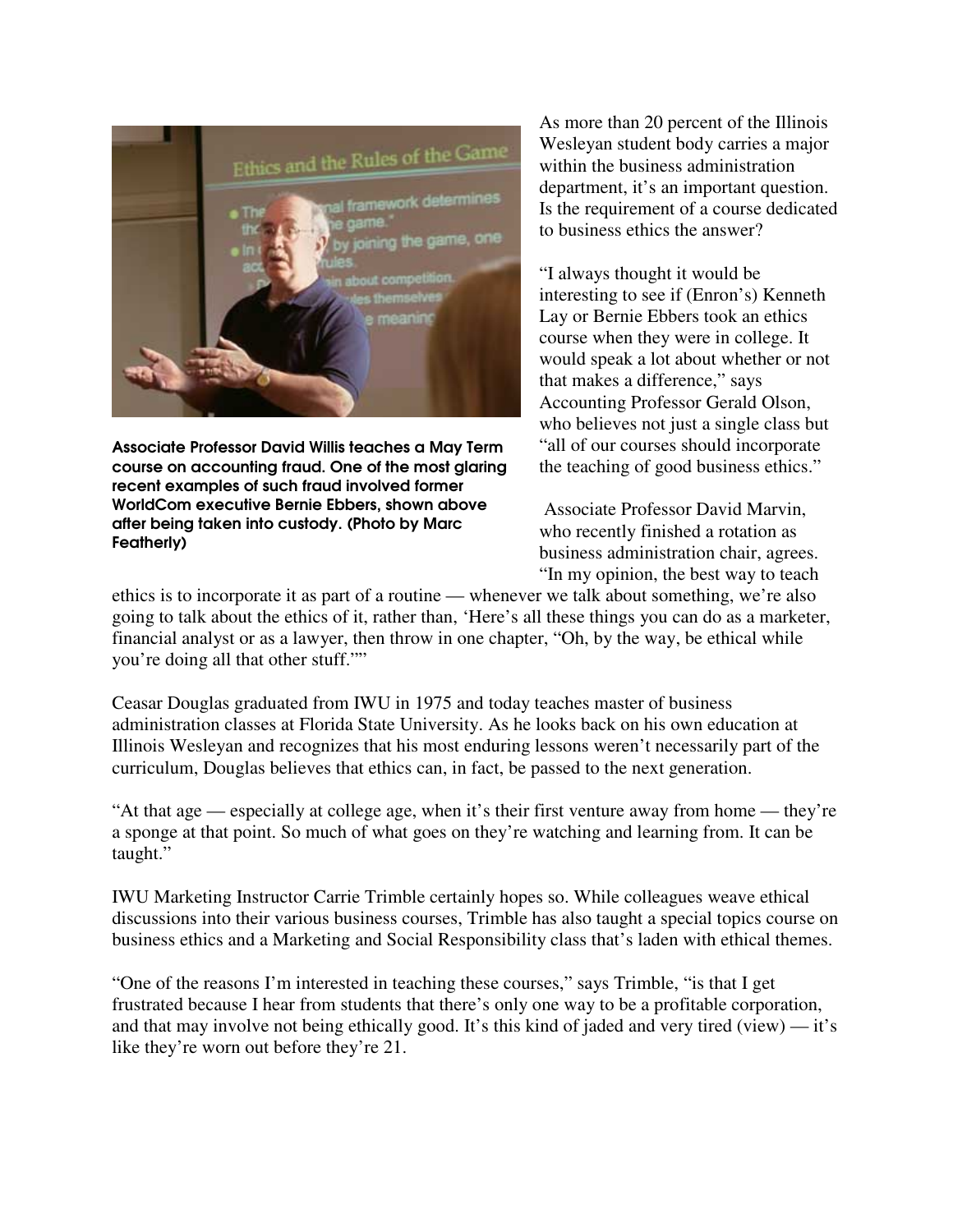"I want (students) to understand that there are practical costs to unethical behaviors in business," says Trimble, "and you can't assume that the only way to get ahead is to lie, cheat, and steal."

She cites practical costs such as damaged public opinion; a loss of the trust that's essential in maintaining long-term relationships with customers; and, if the public outcry is great enough, the possibility of legislation changing as a result of your actions.

In contrast to Trimble, Olson has found himself challenging students' idealism rather than their world-weariness. He hopes to prepare those students — brace them — for just how difficult their choices out there are going to be.

"I've taught auditing for close to 20 years. One of the questions I've always asked students is, (what would you do) if you're a controller someday and the CEO comes to you and says, 'I need to find ways to create more wealth, and do it with the accounting system and not do it with the actual generation of new resources. Take care of it for me.'



Professor Gerald **Olson** 

"Of course the students' response to that is, 'I would not do that.'"

Then Olson paints the rest of the hypothetical picture, telling his students to imagine having a mortgage, two kids in college, a pension, and 20 years with their company. "Then the wheels start turning," he says. "I think they realize

it's not easy to say no to someone who has that kind of authority over you."

The past few years of widely publicized scandals have actually made it easier to talk to students about ethics, Olson says. "The kids can relate to it better."

Trimble agrees. Before the recent spate of corporate scandals, "You could talk about consequences but they seemed unlikely to happen," she says. "Now, it's more likely."

Marvin assigns reading about various ethical schools of thought as a starting point in pushing students to analyze how they personally make decisions.

"I do that specifically because I want them here in an academic environment to spend that time in self-reflection, to contemplate the structure or framework in their heads that leads them to reach the decisions about right and wrong that they take for granted," says Marvin.

"My goal is that, when students face an ethical dilemma at work a few years from now, having gone through this process while they are here at Illinois Wesleyan will allow them to make a better decision then. Ultimately that's what we're all trying to do in every class in one way or another."

Marvin wants their first time thinking through an ethical dilemma to be while in school, "rather than when there are bosses and shareholders and others breathing down their necks. One of the values of the academic setting is you have the time to contemplate that you might not have in the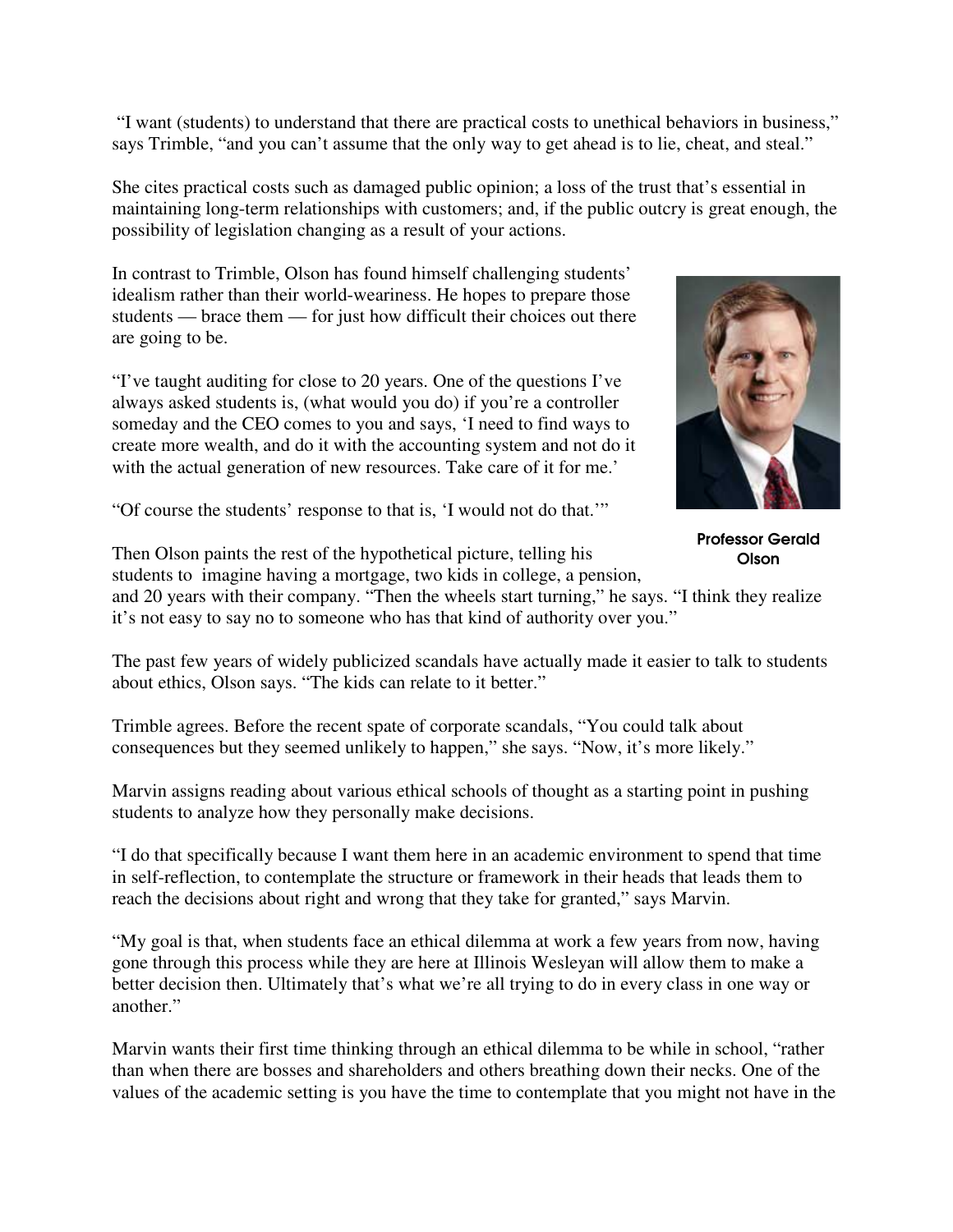real world. You also have the ability to make a mistake, the ability to think out loud and not have to come to a firm conclusion, which you then have to defend."



Sammie Robinson (far left) and Carrie Trimble are among the business faculty committed to regularly bringing discussions of ethics into their classrooms. (Photo by Marc Featherly)

Trimble warns her students that she will play devil's advocate to challenge whichever ethical system they discuss. While many students reflexively look to the Golden Rule ("Do unto others as you would have them do unto you"), she points out its limitations: "The assumption (of the Golden Rule) is people won't do things wrong because they don't want wrong things done to them. But if you don't think a particular behavior is wrong, you may not care if it's done to you."

For example, an aggressive businessperson may admire the competitor who beats him to the punch — and therefore will have no qualms about striking first.

"People say, 'That's just the way the game is played. Yeah, that person got swindled, but it could have happened to me — I'm just smarter than he is."

Another school of thought cited in defense of

dubious business behavior is the utilitarian ethic — philosopher John Stuart Mill's "greatest good for the greatest number." A company can claim this ethic as long as its actions help more people than they hurt, Trimble says.

Associate Professor of Accounting David Willis acknowledges that a business professor isn't necessarily an expert on the subtleties of ethical theory. All IWU students have a general education requirement for "analysis of values," which can be met with a course on business ethics offered by the philosophy department. But Willis believes that also bringing the discussion into business courses provides helpful context.

"There are ways in which we have some expertise, understanding the institutional framework within which people live their ethical lives. I think we may be able to help students understand the complexity of ethical choices; we understand numbers are not black and white, cut and dried, right and wrong. There's a lot of subjectivity in numbers — so (they) should be more alert to the potential bias in numbers."

Students in Willis's new May Term course, Accounting Fraud, learned about some potential pitfalls of their chosen profession as they examined recent scandals.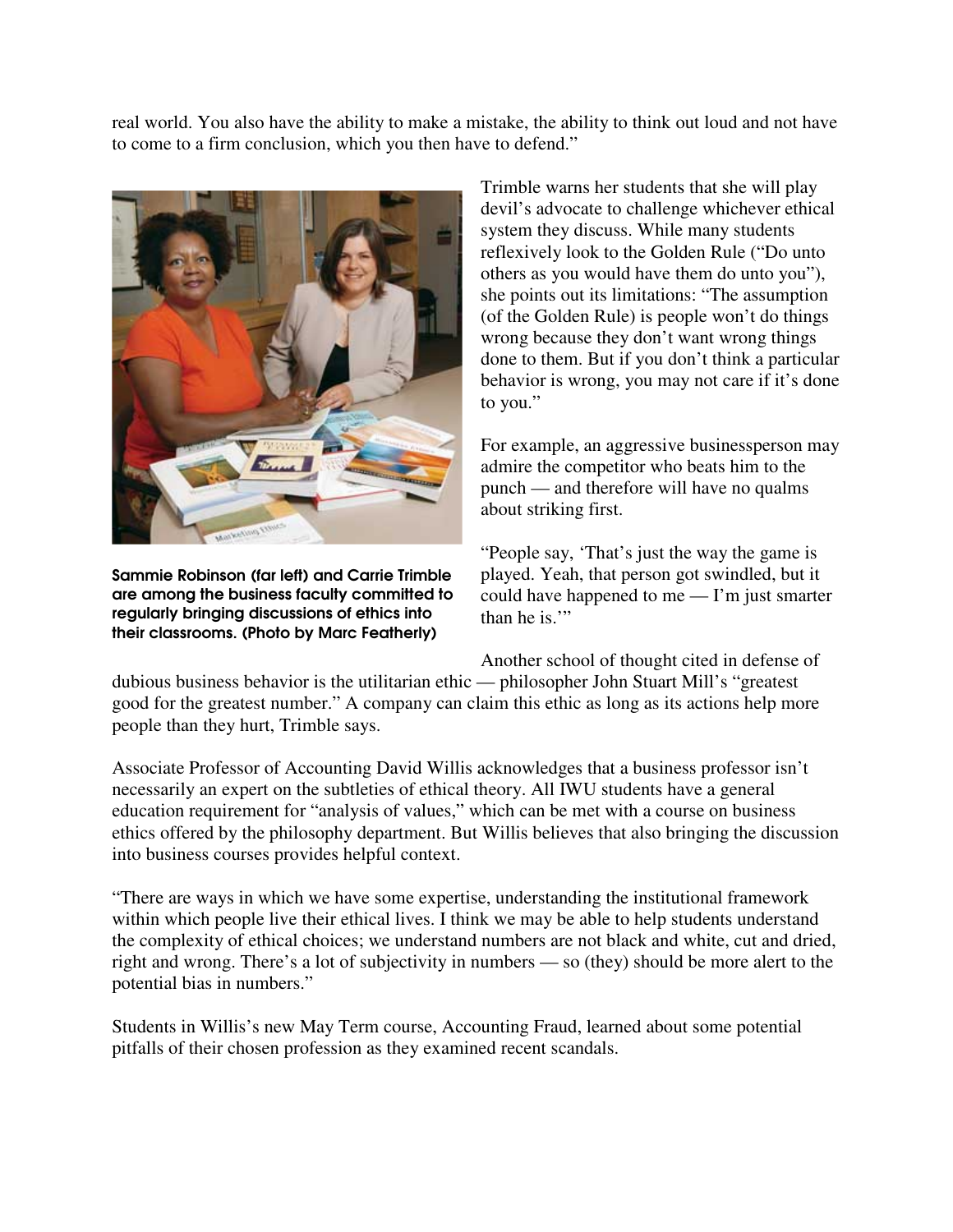"It's really helpful to know about the different things that have happened before to catch them in the future," says Kristin Bandurski '07. "We've learned how auditors are paid by companies to do their audit, and how that becomes a problem where you want to keep your clients (so) you lie for them. It's kind of nice to know that problem is out there, so you can avoid it."

Amid today's glaring headlines of CEOs run amok, students of business history realize there's nothing all too new in 21st-century scandals.

Yet with modern corporations making "quantum leaps" in size, today's scandals command attention through sheer scale, Willis says. They also get attention because so many average citizens invest in the markets, his student Michelle Negwer '07 has learned.

"People are more interested in it now because of all the investing community wanting to know if a company (they) have stock in is doing well or not," she says. "When companies are public it has more of an impact on the common investor."

Yet Douglas believes the market-focused demand for quarterly profits that exceed — not just meet — expectations is part of what creates pressure to commit fraud. Stockholders rolling in profits also might be inclined to look the other way when they should remain vigilant against corporate mishandling, IWU professors note.

Consequences hit home after Enron's collapse, when accounting giant Arthur Andersen disbanded amid charges of obstructing justice on behalf of Enron, which was one of its major clients. The impact was felt at Illinois Wesleyan, which at one time was among the top 10 universities from which Chicago-based Andersen hired employees, Willis says. When the accounting firm unraveled in the spring of 2002, some IWU seniors hired by Andersen the previous fall were briefly left scrambling for replacement jobs. (Willis and Olson know of no alumni who worked at the Enron-auditing Houston office).

One of the students suddenly without a job was Rebecca Bernard '02. Today she works at the Midwest regional office of the Securities and Exchange Commission (SEC), where she also had interned while at Illinois Wesleyan. She is a staff accountant for the Division of Enforcement, helping to investigate securities violations, including financial fraud, insider trading, and market manipulation.

"Ironically, it was the impact of a corporate scandal that prompted my return to the SEC," Bernard says. "For me, Enron highlighted certain inherent weaknesses in the accounting industry. As a CPA and an auditor, I wanted to be involved in addressing those issues. The SEC provided me with that opportunity."

While one might think that all the bad press about accountants would turn students away from the profession, Olson believes it's had the opposite effect.

"Students now see that accounting does make a difference, it does matter. If the accountants at Andersen had done (their) jobs better when they were doing the audit for Enron, then a lot of people would still have their pensions today and their jobs. … There's social good to be derived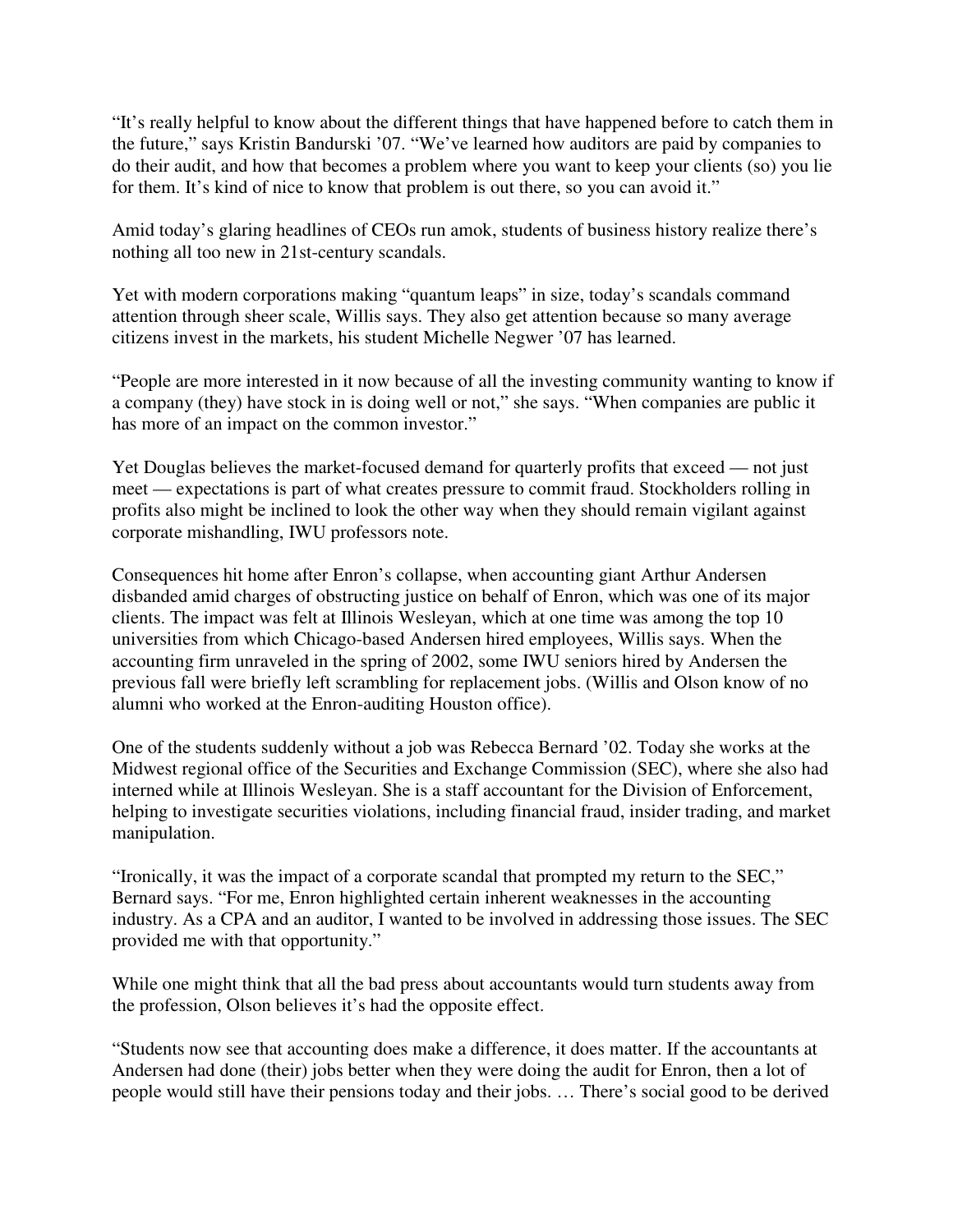from the kind of work that is done in accounting. It's not just number crunching, or making money for people who already have money. It does have an impact for everybody."

Willis believes Illinois Wesleyan students are, as a whole, "good, honorable human beings whom I would trust to be good, honorable professionals." But, he adds, "I think they probably come in, not understanding the complexity … and not necessarily understanding how the overall (business) environment can cloud one's judgment. So we try to alert them to that."

Happy to urge students to think for themselves, Marvin is also wary of "indoctrinating" students with his own ethical perspective.

"I don't want to assume the role of telling them what the right moral position is," says Marvin, "(but) I certainly like forcing them to think about moral judgments."

Associate Professor of Business Administration Frederick Hoyt embraces his role as moral guide.



Associate Professor David Marvin

"I personally feel a moral and ethical responsibility to teach ethics to our students," he says, adding with a nod to his volunteer occupation, "as a Scoutmaster, I could hardly do less."

He illustrates his view with a personal story involving ethical consumer behavior. A store clerk once told him that he could, hypothetically, return a well-used item, since the store's policy allowed it. "Then she added, with a sweet smile, 'But if you do, you'll roast in hell.' I think, ultimately, that's what it's all about," Hoyt says.

Willis doesn't invoke fire and brimstone, but he says the question of "ethics" needn't be a tricky one. "When one goes back and looks at the major scandals and problems, I don't think it required elaborate analysis. I think most of them were (clear) breakdowns."

"I'm not a big one on ethical relativism in many areas," agrees Sammie Robinson, assistant professor of business administration. "You know what's right or wrong. Yes, there are shades of gray sometimes, but you know. The question is, where are you going to stand when you're confronted with it."

On the national level, Marvin says, "The reaction to perceived unethical conduct has been to codify what we think should be ethical principles into law. We're not changing anyone's ethics; we're just changing the law to which they have to comply."

Olson points out that the Sarbanes-Oxley Act leaves room for the determined swindler to circumvent its new controls.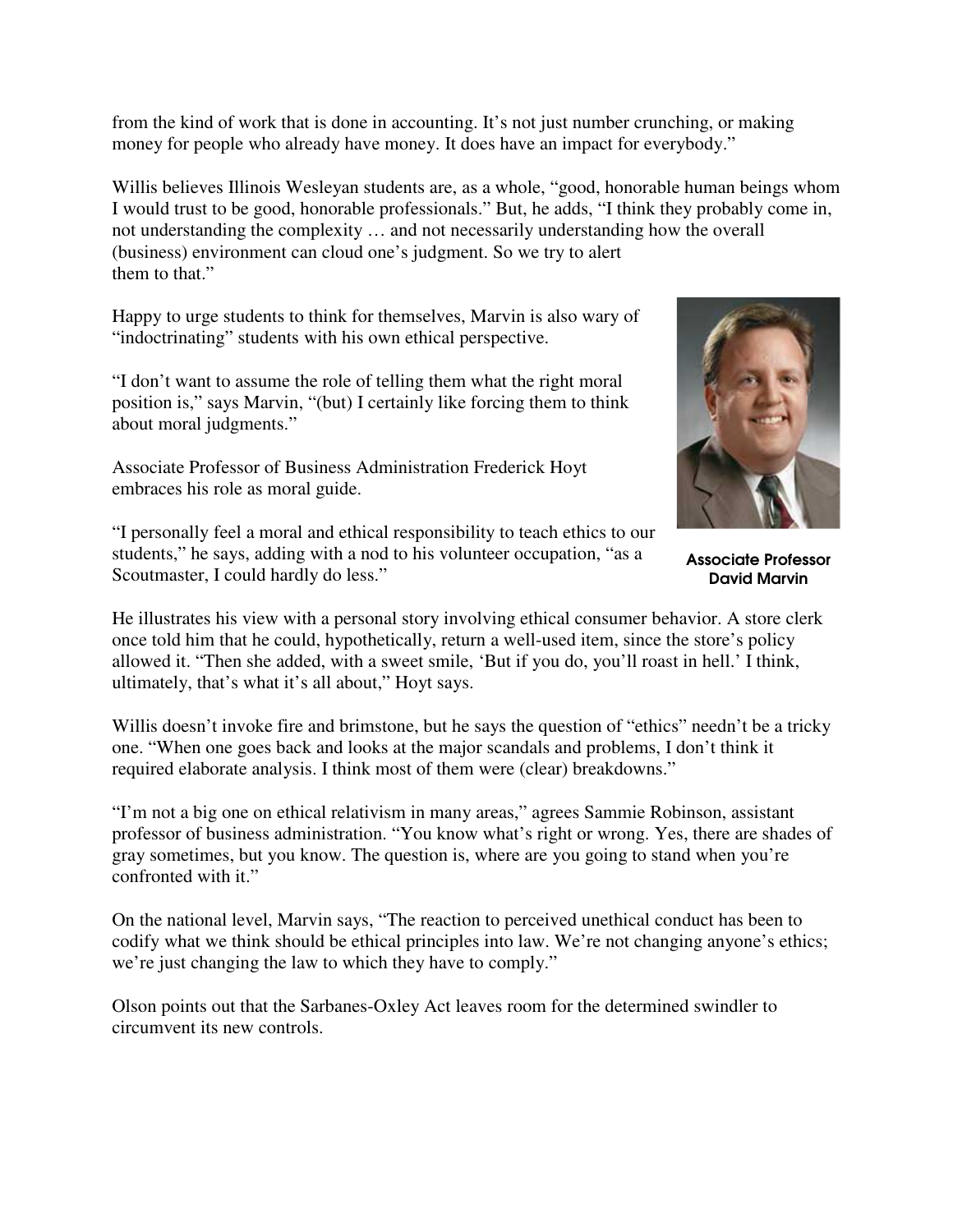"Nothing is going to prevent people from doing that, other than their own ethical and moral behavior," he says. "That's what it boils down to. Greed is what has played a big role in most of these frauds."

Robinson has heard this view and finds it disheartening — especially since today's students were learning to walk and talk around the time Michael Douglas's Gordon Gecko character uttered those famous cinematic words about greed.

"This is the bling-bling generation. Every message they get tells them to 'Get yours, any which way you can,'" Robinson says. "And while I'm a good capitalist — I believe that the first duty of a corporation is to make a profit — I also believe that there's nothing that you should do in the pursuit of profit that harms people." She laments that business today is conducted as if dollars are the only bottom line, the human factor forgotten.

"The only way that's going to stop is for this generation to stop it. They're the ones we're depending on — just like we're depending on them so that we can get a Social Security check. We're depending on them to turn this thing around."

On the subject of capitalism, Hoyt likes to raise, in a "liberal arts context," what he calls "cosmic" questions that challenge this underpinning of American society.

One of those questions involves the "invisible hand" theory proffered by 18th-century economist Adam Smith. Smith's theory argues that society will benefit as an unintended result of individuals pursuing personal gain. Simply put, the butcher and baker don't bring food to market out of benevolence toward people's need, but because they can profit from its sale. Yet the community benefits and is fed.



Associate Professor Frederick Hoyt

Hoyt counters, "The individual in pursuit of self-interest advances selfinterest. If I get rewarded simply for making money, then the means are not really important" — including who may be helped, or hurt, in the process.

Challenging the premise of various economic theories, even cherished ones, is healthy, Hoyt believes. "I like to raise questions about the nature of the system itself. I'm not sure I answer them — I'm not sure I can answer them — but I think it's good for students to know that those questions do exist."

In part because of such deeper questions, Willis believes that a liberal arts setting is the best place to learn about business. He also thinks the study of business itself can be a liberal art.

"(In business) you're balancing multiple perspectives, the perspectives of different parties; you're trying to look at what the past tells you of the future. To the degree that you're dealing with customers or suppliers or employees from different cultures, you have to